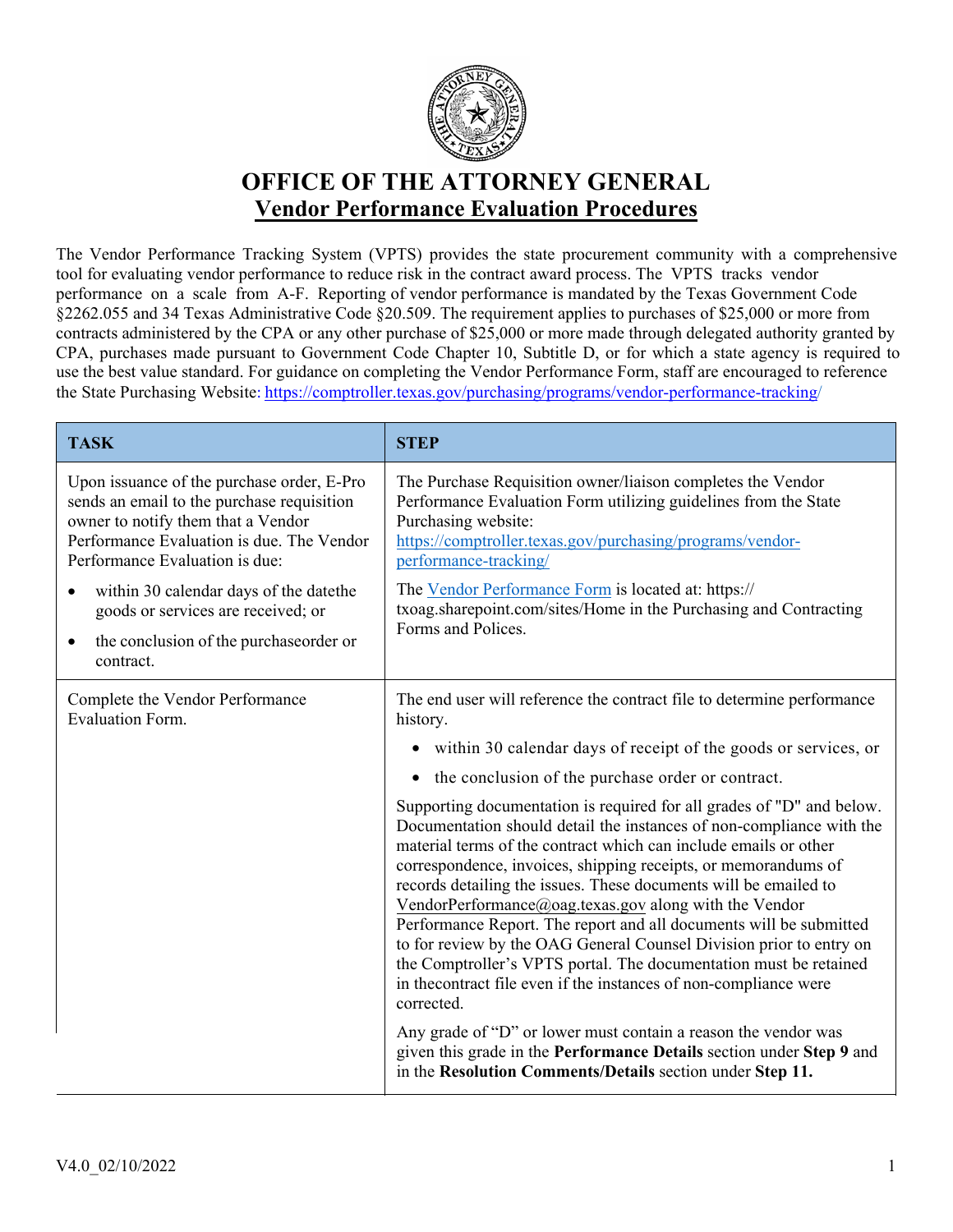|                                                                                                                                                                                                                               | If Step 10. Factors for Potential Debarment is relevant to the Vendor<br>Performance Report, supporting documentation that describes the<br>reason the vendor should be considered for potential debarment must<br>be indicated at the time the Vendor Performance Report is submitted<br>and reviewed by the OAG General Counsel Division as described<br>above.                                                                                                                  |
|-------------------------------------------------------------------------------------------------------------------------------------------------------------------------------------------------------------------------------|------------------------------------------------------------------------------------------------------------------------------------------------------------------------------------------------------------------------------------------------------------------------------------------------------------------------------------------------------------------------------------------------------------------------------------------------------------------------------------|
|                                                                                                                                                                                                                               | All information needed to complete the Vendor Performance Form can<br>be found in E-Pro and on the purchase order including the Contract<br>Type, General Information, VID, etc.                                                                                                                                                                                                                                                                                                   |
| Complete the Submitted By section of the<br>Vendor Performance Form.                                                                                                                                                          | The end user will enter their Name, Division Name, Title, Date, and<br>Division Code. The OAG Division Code is: 302                                                                                                                                                                                                                                                                                                                                                                |
| Step 1.<br><b>Enter the Contract Designation:</b><br><b>Commodities or Services</b>                                                                                                                                           | Indicate whether the purchase order was for commodities such as<br>pencils, desks, cars, chairs, etc. or services such as cleaning,<br>maintenance, software programming, service of process, etc.<br>If you are unable to find the information, please send an email to the<br>Contract Management Team at VendorPerformance@oag.texas.gov for<br>assistance.                                                                                                                     |
| Step 2.<br>Indicate the Contract Type:<br>CPA Open Market, TXMAS,<br>IT/Telecommunications, Exempt,<br>Delegated, Other, or CPA Term Contract.<br>NOTE: all contracts openly solicited by the<br>OAG are delegated contracts. | Go to the "Additional PO Details" section in E-Pro for the Purchase<br>Order number which you are completing the Vendor Performance<br>form. The PCC Code is the first item in the list. Look up the PCC code<br>in the Texas Procurement and Contract Management Guide to<br>determine appropriate procurement type.<br>If you are not sure of the contract type, leave this field blank and the<br>contract management team will assist you in determining the Contract<br>Type. |
| Step 3.<br><b>Enter General Information</b>                                                                                                                                                                                   | The end user will enter the PO $#$ , Requisition $#$ , Class/Item ID, PO<br>Date, PO Amount, and Contract ID. All information needed for<br>General Information can be found in E-Pro under Additional PO<br>details on the purchase order. If you are unable to find the<br>information, please send an email to the Contract Management Team<br>at VendorPerformance@oag.texas.gov for assistance.                                                                               |
| Step 4.<br><b>Enter Vendor Information</b>                                                                                                                                                                                    | Vendor Information can be found on the purchase order in E-Pro by<br>clicking on the vendor name to display the VID $#$ and additional<br>vendor information. If you are unable to find the information, please<br>send an email to the Contract Management Team at<br>VendorPerformance@oag.texas.gov for assistance.                                                                                                                                                             |
| Step 5.                                                                                                                                                                                                                       | The end user will indicate why the report is required.                                                                                                                                                                                                                                                                                                                                                                                                                             |
| <b>Enter Submission Reason:</b><br>Select the applicable reason                                                                                                                                                               | NOTE: annual reports are only required for contracts valued at<br>\$5 million and higher.                                                                                                                                                                                                                                                                                                                                                                                          |
| Step 6.<br><b>Enter Delay Justification</b><br>Required forany submission beyond 30 days<br>from completion of contract/deliverable.                                                                                          | Justification does not have to be elaborate, but is required, e.g., waiting<br>on full order to arrive; delayed installation; personnel shortage;<br>awaiting inspection; awaiting corrective actions; etc.                                                                                                                                                                                                                                                                        |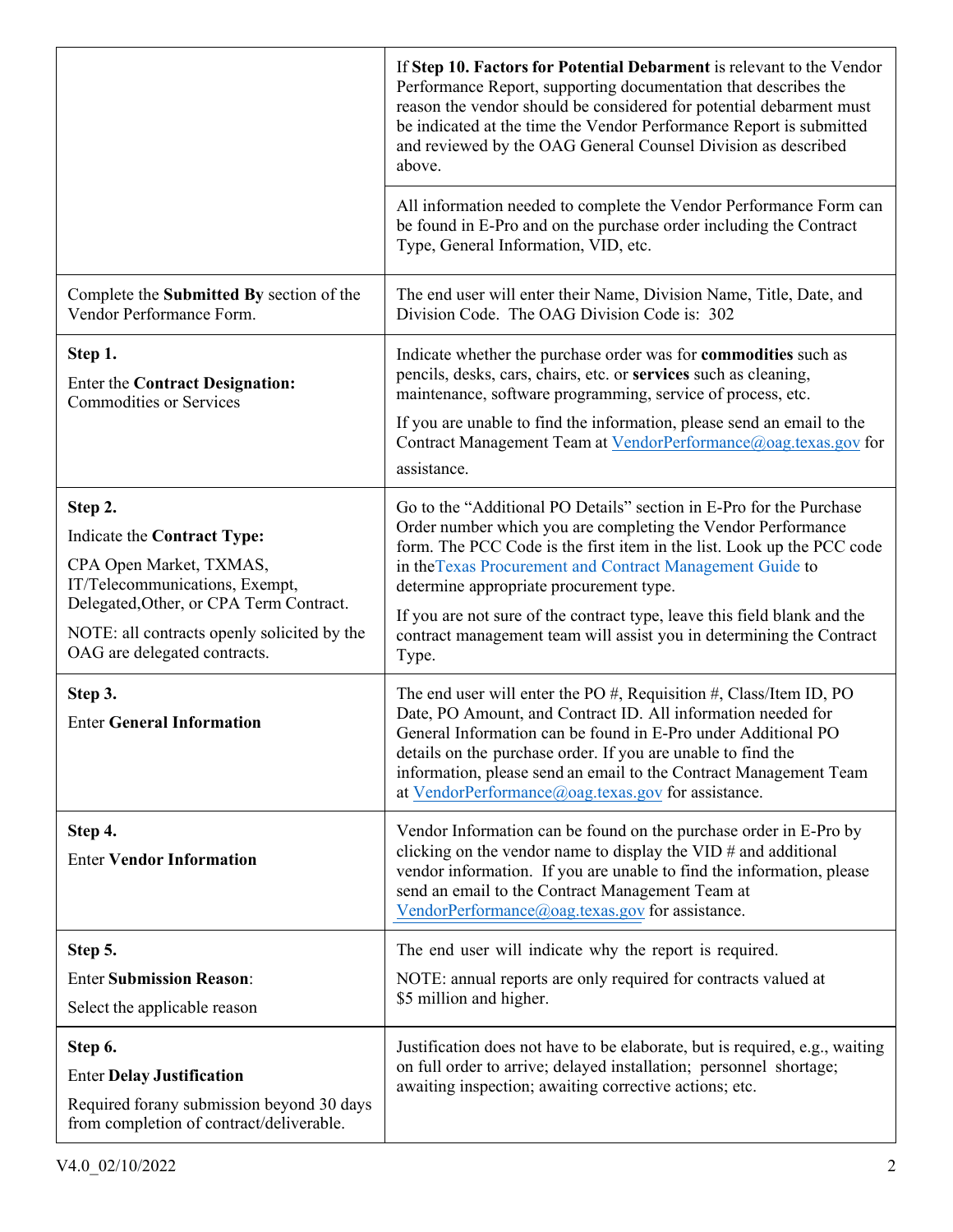| Step 7.<br>Enter Best Value criteria by checkingall<br>that apply.                                                                                         | The end user will indicate if the vendor met the Best Value Standard<br>bychecking yes or no, then indicate how the vendor met best value<br>criteriaby checking the appropriate box(es).                                                                                                                                                                                                                                                                                                                                                                                                                                                 |
|------------------------------------------------------------------------------------------------------------------------------------------------------------|-------------------------------------------------------------------------------------------------------------------------------------------------------------------------------------------------------------------------------------------------------------------------------------------------------------------------------------------------------------------------------------------------------------------------------------------------------------------------------------------------------------------------------------------------------------------------------------------------------------------------------------------|
| Step 8.<br>Complete the Positive Performance section<br>only if vendor achieved Positive<br>Performance.                                                   | If Positive Performance is applicable, the end user will check the<br>appropriate box(es) to indicate how the vendor achieved positive<br>performance.<br>If the end user completes Step 8, skip Steps 9-12 and proceed to Step<br>13. NOTE: Box 8 and 9 can not both be checked                                                                                                                                                                                                                                                                                                                                                          |
| Step 9.<br><b>Complete the Negative Performance</b><br>section if the vendor had negative<br>performance.                                                  | If the vendor had negative performance, the contract file MUST<br>contain supporting documentation for the performance.<br>The end user will check all appropriate boxes that apply to the<br>negativeperformance and enter a description of the negative<br>performance in the Performance Details box below the check boxes.<br>The end user must be prepared to answer questions related to the<br>reporting of negative performance.                                                                                                                                                                                                  |
| <b>Step 10.</b><br><b>Complete the Satisfactory Resolution</b><br>section if the vendor achieved satisfactory<br>resolution for negative performance.      | The end user will check all appropriate boxes that apply to the<br>satisfactory resolution. Complete the Resolution Date and<br>Resolution Comments/Details NOTE: Any documentation to<br>support the how the vendor satisfactorily resolved issues MUST<br>be retained in the contract file satisfactory resolution.                                                                                                                                                                                                                                                                                                                     |
| Step 11.<br><b>Complete the Unsatisfactory Resolution</b><br>section if the vendor did not achieve<br>satisfactory resolution for negative<br>performance. | The end user will check all appropriate boxes that apply to the<br>satisfactory resolution. Complete the Resolution Date and Resolution<br>Comments/Details NOTE: Documentation is REQUIRED to support<br>how the vendor was unable to resolve issues, this MUST be retained<br>in the contract file.                                                                                                                                                                                                                                                                                                                                     |
| Step 12.<br><b>Factors for Potential Debarment</b>                                                                                                         | If the vendor meets criteria for debarment as outlined in Texas<br>Government Code 2155.077 (https://statutes.capitol.texas.gov/Docs/<br>GV/pdf/GV.2155.pdf), and the contract file contains solid<br>documentation to support the claim, check the appropriate box and<br>forward the supporting documentation with the Vendor Performance<br>Report to the Contract Management Team.<br>The Contract Management Team will request review of the claim by<br>OAG General Counsel and report the vendor performance if approved<br>by OAG General Counsel. The end user must be prepared to answer<br>questions related to the reporting. |
| <b>Step 13.</b><br><b>Vendor Grade</b>                                                                                                                     | The end user will rate the vendor's performance for the purchase order<br>using the scale of A-F defined in the Vendor Scoring Guide below and<br>check the appropriate box.<br>Sign the Vendor Performance Form.<br>Scan and email the Vendor Performance Form to the Contract<br>Management Team in the Procurement and Contracts Management<br>Division at <u>VendorPerformance@oag.texas.gov</u> .                                                                                                                                                                                                                                    |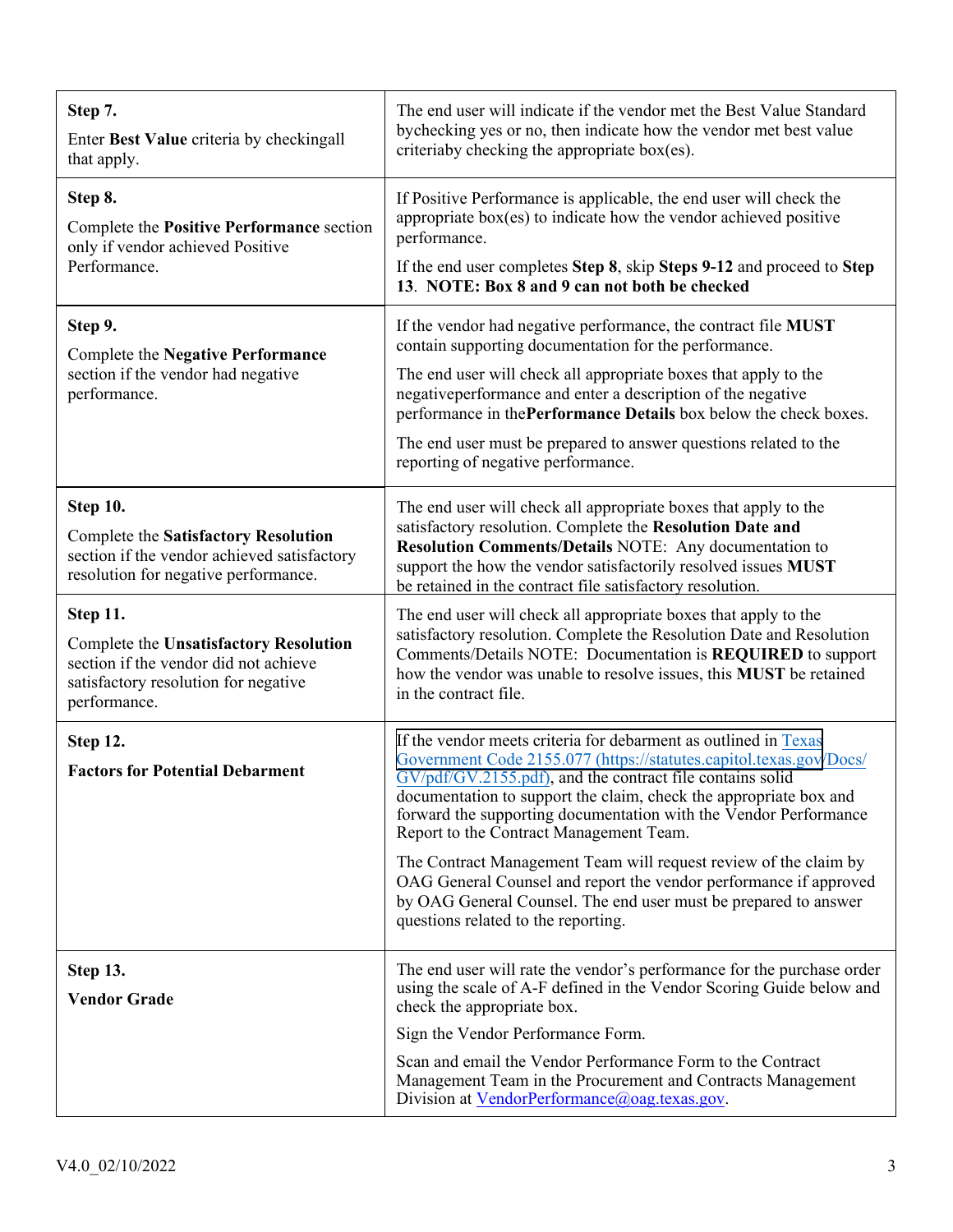| The Contract Management Team receives<br>the Vendor Performance Form from the end<br>user.              | The Contract Management Team will review the submitted form for<br>completion and determine if the form requires General Counsel<br>Review.                                                                                                                                                                                                                                                                                                 |  |
|---------------------------------------------------------------------------------------------------------|---------------------------------------------------------------------------------------------------------------------------------------------------------------------------------------------------------------------------------------------------------------------------------------------------------------------------------------------------------------------------------------------------------------------------------------------|--|
| The Vendor Performance Report does not<br>require General Counsel Review.                               | The Contract Management team will review the evaluation for<br>1.<br>completeness and submit it to the Comptroller's VPTS Portal and<br>include the email address of the individual who submitted the<br>VendorPerformance Form to the Contract Management team.<br>The Contract Management team will receive email confirmation<br>2.<br>of thevendor performance report submission that will be saved in<br>the electronic contract file. |  |
| The Vendor Performance Report requires<br>consultation with General Counsel or<br>Executive Management. | The Contract Management team will forward the Vendor<br>1.<br>PerformanceForm to General Counsel and Purchasing and<br>Contracting Director.                                                                                                                                                                                                                                                                                                |  |
|                                                                                                         | General Counsel and Purchasing and Contracting Director will<br>2.<br>review the Vendor Performance Form and respond to the Contract<br>Management team as appropriate.                                                                                                                                                                                                                                                                     |  |
|                                                                                                         | The Contract Management team will proceed appropriately based<br>3.<br>on feedback from General Counsel and Purchasing and<br>ContractingDirector.                                                                                                                                                                                                                                                                                          |  |
|                                                                                                         | The Contract Management team will approve the evaluation and<br>4.<br>submit it to the Comptroller's VPTS Portal and include the email<br>address of the individual who submitted the Vendor Performance<br>Form to the Contract Management team.                                                                                                                                                                                           |  |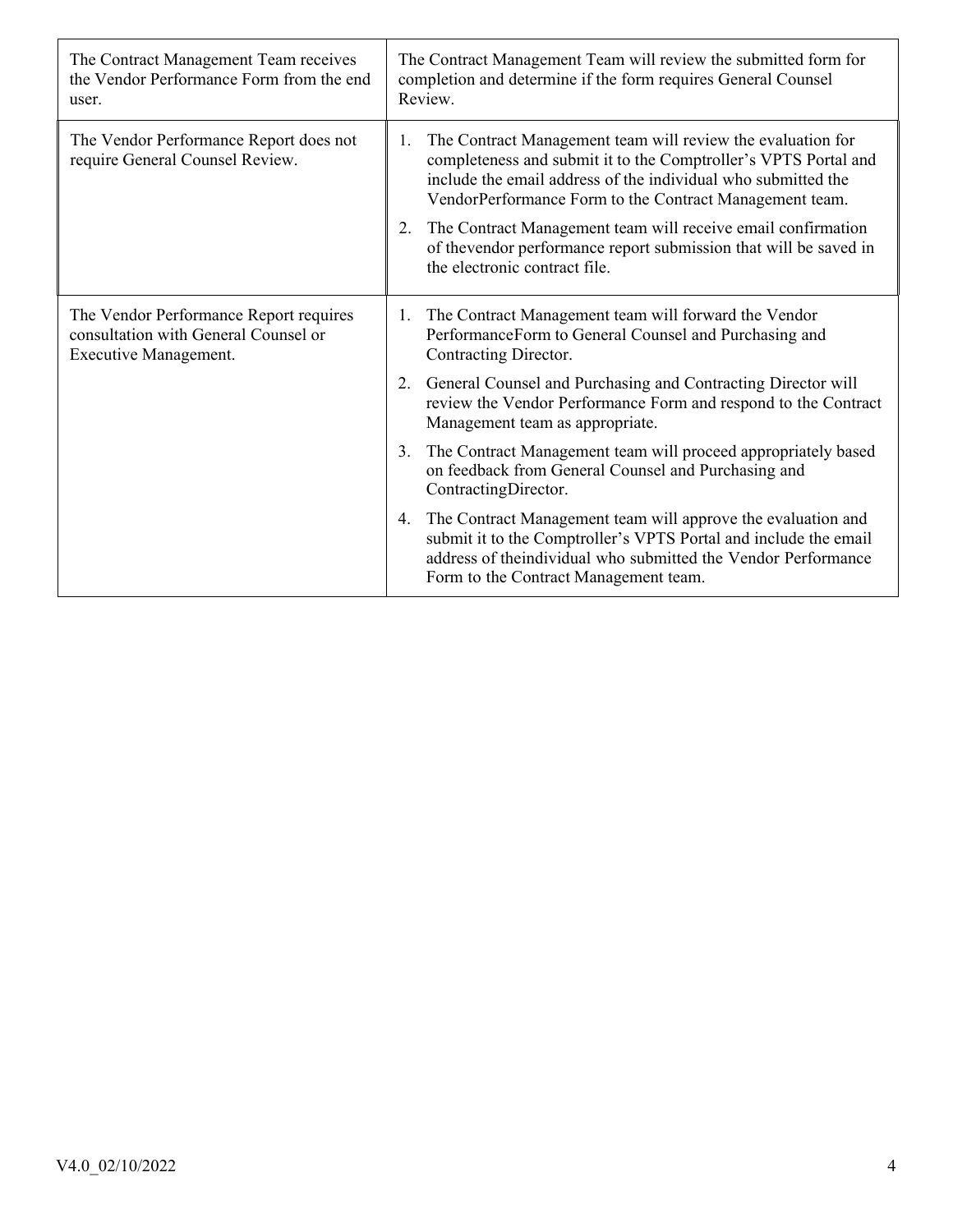## **VENDOR SCORING GUIDE**

| <b>Grade A - Excellent Performance</b>                                                                                                                                                                                                                                                                                                                                                                                     | Any grade of "A" or "B" will be reviewed by the Contract                                                                                                                                                                                                                                                                                                                                                            |
|----------------------------------------------------------------------------------------------------------------------------------------------------------------------------------------------------------------------------------------------------------------------------------------------------------------------------------------------------------------------------------------------------------------------------|---------------------------------------------------------------------------------------------------------------------------------------------------------------------------------------------------------------------------------------------------------------------------------------------------------------------------------------------------------------------------------------------------------------------|
| Vendor significantly exceeded the requirements<br>of the purchase order or contract to the state's<br>benefit, any problems with the purchase order or<br>contract were minor and corrective actions taken<br>by the vendor to address such problems were<br>highly effective. If the best-value standard was<br>used to award the purchase order or contract, an<br>"A" means that the vendor satisfied that<br>standard. | Management Team. The requester will need to keep documentation in<br>the contract file to justify a rating of "A" to validate what was<br>"significantly exceeded". What additional value was provided outside<br>of the contract that pushes the grade past "exceed." This<br>documentation does not need to be provided with the Vendor Report<br>but does need to be readily available in the event of an audit. |
| <b>Grade B - Good Performance</b>                                                                                                                                                                                                                                                                                                                                                                                          |                                                                                                                                                                                                                                                                                                                                                                                                                     |
| Vendor exceeded some requirements of the<br>purchase order or contract to the state's benefit,<br>any problems with the purchase order or contract<br>were minor and corrective actions taken by the<br>vendor to address such problems were effective.<br>If the best-value standard was used to award the<br>purchase order or contract, a "B" means that the<br>vendor satisfied that standard.                         |                                                                                                                                                                                                                                                                                                                                                                                                                     |
|                                                                                                                                                                                                                                                                                                                                                                                                                            |                                                                                                                                                                                                                                                                                                                                                                                                                     |
| <b>Grade C</b> - Satisfactory Performance<br>Vendor met the requirements of the purchase<br>order or contract and corrective actions taken by<br>the vendor to address minor problems were<br>satisfactory. If the best-value standard was used<br>to award the purchase order or contract, a "C"<br>means that the vendor satisfied that standard but<br>that the vendor's performance did not merit an<br>"A" or "B."    | Any grade of "C" will be reviewed by the Contract Management Team<br>and the end user must be prepared to answer questions related to any<br>corrective actions leading to the rating.                                                                                                                                                                                                                              |
| <b>Grade D - Unsatisfactory Performance</b>                                                                                                                                                                                                                                                                                                                                                                                | Any grade of "D" must include the reason the vendor was given this                                                                                                                                                                                                                                                                                                                                                  |
| Vendor did not meet some of the requirements of<br>the purchase order or contract, problems with                                                                                                                                                                                                                                                                                                                           | grade under Step 9 in the Performance Details section, and under<br>Step 11 in the Resolution Comments/Details section.                                                                                                                                                                                                                                                                                             |
| thepurchase order or contract were serious and<br>corrective actions taken by the vendor to address<br>such problems were only marginally effective or<br>not fully implemented. If the best-value standard<br>was used to award the purchase order or contract,<br>a "D" means that the vendor did not satisfy that                                                                                                       | In addition, any Vendor Performance Report containing a "D" will be<br>reviewed by the OAG General Counsel Division prior to entry on the<br>Comptroller's VPTS portal. The review process will be handled by<br>the Contract Management Team.                                                                                                                                                                      |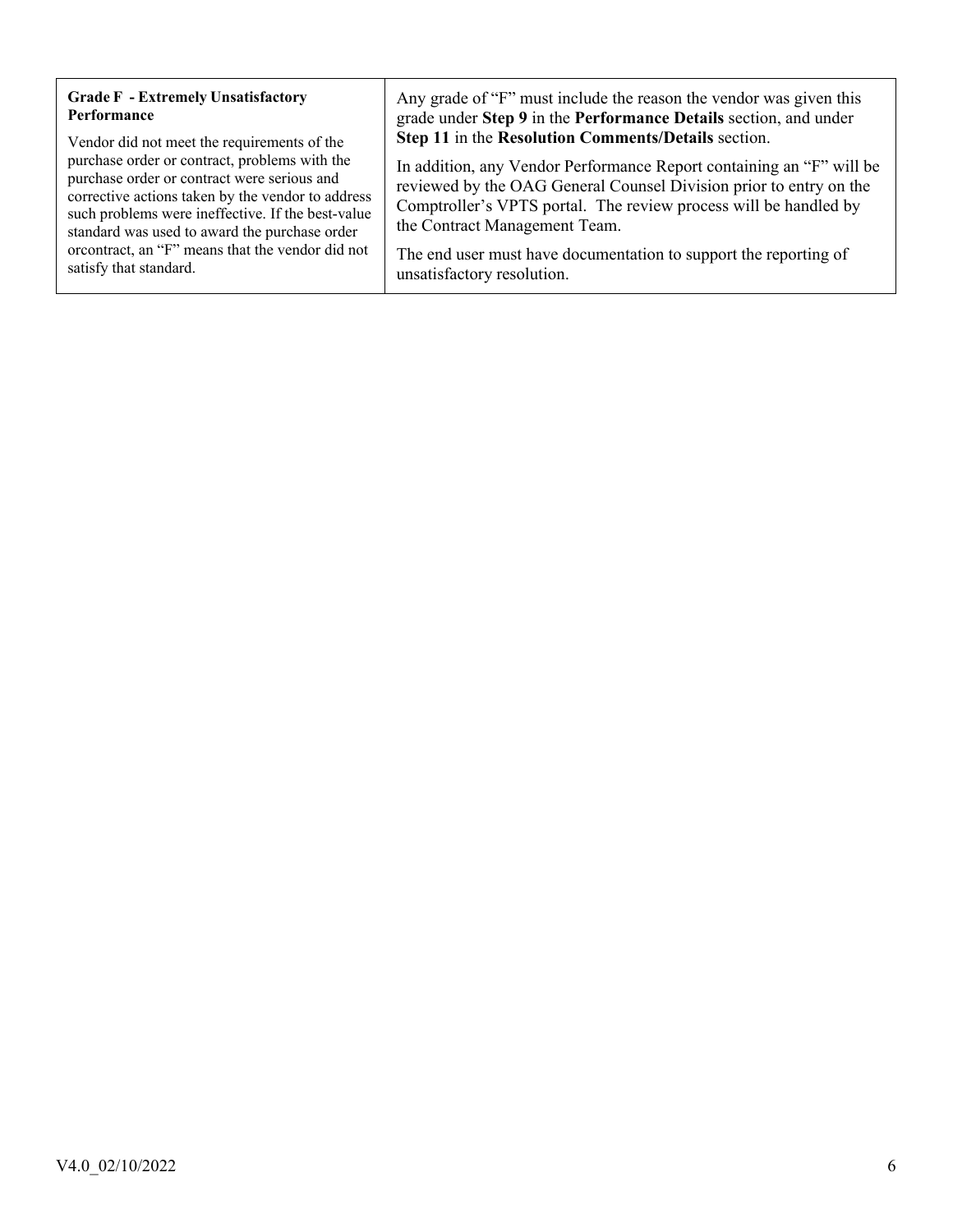## **Purchase Category Codes (PCC)**

The following Purchase Category Codes (PCC) are for use in the Uniform Statewide Accounting System (USAS) with purchase document types two (2) and nine (9). USAS Documents type two (2) and nine (9) are audited after payment. PCCs are codes used to document the purchase method, commodity type, and dollar category of purchases.

PCC List:

- **A** Purchases of items from TPASS term contracts using the TPASS automated purchasing system (Automated purchase orders). See 34 Texas Administrative Code § 20.40 - TPASS Term Contract Purchase.
- **B** A purchase with a pre-scheduled bid opening date, allowing TPASS to confirm orders for goods (e.g., calendars, groceries, fertilizer, etc.). see Section 2.8 on Scheduled Managed Contracts.
- **C** Purchases from TPASS Managed term contracts using the agency's internal requisition/purchase order forms See 34 Texas Administrative Code 20.40 - TPASS Term Contract Purchase.
- D - Purchases of information technology commodities or services not available through DIR contracts. TPASS Rule 34 Texas Administrative Code §  $20.391$  – Request for Offer [Purchase](http://www.window.state.tx.us/procurement/pub/manual/2-8.pdf) Method.
- **E** Purchases of commodities and services when the total purchase is estimated to be \$0.00 to \$5,000.00. See TPASS Rule 34 Texas Administrative Code § 20.41 - Delegated Purchases.
- **F** Purchases of commodities [\(not se](http://texreg.sos.state.tx.us/public/readtac%24ext.TacPage?sl=R&app=9&p_dir&p_rloc&p_tloc&p_ploc&pg=1&p_tac&ti=34&pt=1&ch=20&rl=40)rvices) in the total estimated amount of \$5,000.01 through \$25,000.00. See 34 Texas Administrative Code § [20.41](http://texreg.sos.state.tx.us/public/readtac%24ext.TacPage?sl=R&app=9&p_dir&p_rloc&p_tloc&p_ploc&pg=1&p_tac&ti=34&pt=1&ch=20&rl=41) [-](http://texreg.sos.state.tx.us/public/readtac%24ext.TacPage?sl=R&app=9&p_dir&p_rloc&p_tloc&p_ploc&pg=1&p_tac&ti=34&pt=1&ch=20&rl=41) Delegated Purchases.
- **G** Purchases on the Open Market by TPASS. A purchase of goods, usually in a specified quantity, is made by buying from any available source in response to an open market requisition from an agency. Items are not on TPASS term contract. See 34 Texas Administrative Code §§ 20.33 through 20.40 - TPASS Open Market Purchase.
- **H** Purchases in any category paid for with a payment card. Agencies using a payment card from TPASS Managed Contract No. 946-M1. See 34 Texas Administrative Code § 5.57- Delegated Purchase.
- **I** Purchases of items from DIR Contracts. See Texas Government Code § 2157 Purchase of Automated Information Systems commodities or services.
- **K** Purchases of publications directly from the publisher with no dollar limits. See 34 Texas Administrative Code § 20.41 (e) (5) Delegated Purchases; Publications. Required documentation - The purchase order or requisition file must contain the following signed declaration:

## **"Direct Publication - Not available from [any](http://texreg.sos.state.tx.us/public/readtac%24ext.TacPage?sl=R&app=9&p_dir&p_rloc&p_tloc&p_ploc&pg=1&p_tac&ti=34&pt=1&ch=20&rl=33) other s[ource."](http://texreg.sos.state.tx.us/public/readtac%24ext.TacPage?sl=R&app=9&p_dir&p_rloc&p_tloc&p_ploc&pg=1&p_tac&ti=34&pt=1&ch=20&rl=40)**

No proprietary justification or best value statements are required if the signed declaration is listed on the purchase order/requisition.

**Note:** Purchases for Libraries are exempt [se[e Section](http://texreg.sos.state.tx.us/public/readtac%24ext.TacPage?sl=R&app=9&p_dir&p_rloc&p_tloc&p_ploc&pg=1&p_tac&ti=34&pt=1&ch=5&rl=57) 4.2 Exemptions]. These types of exempt purchases do not need a PCC code.